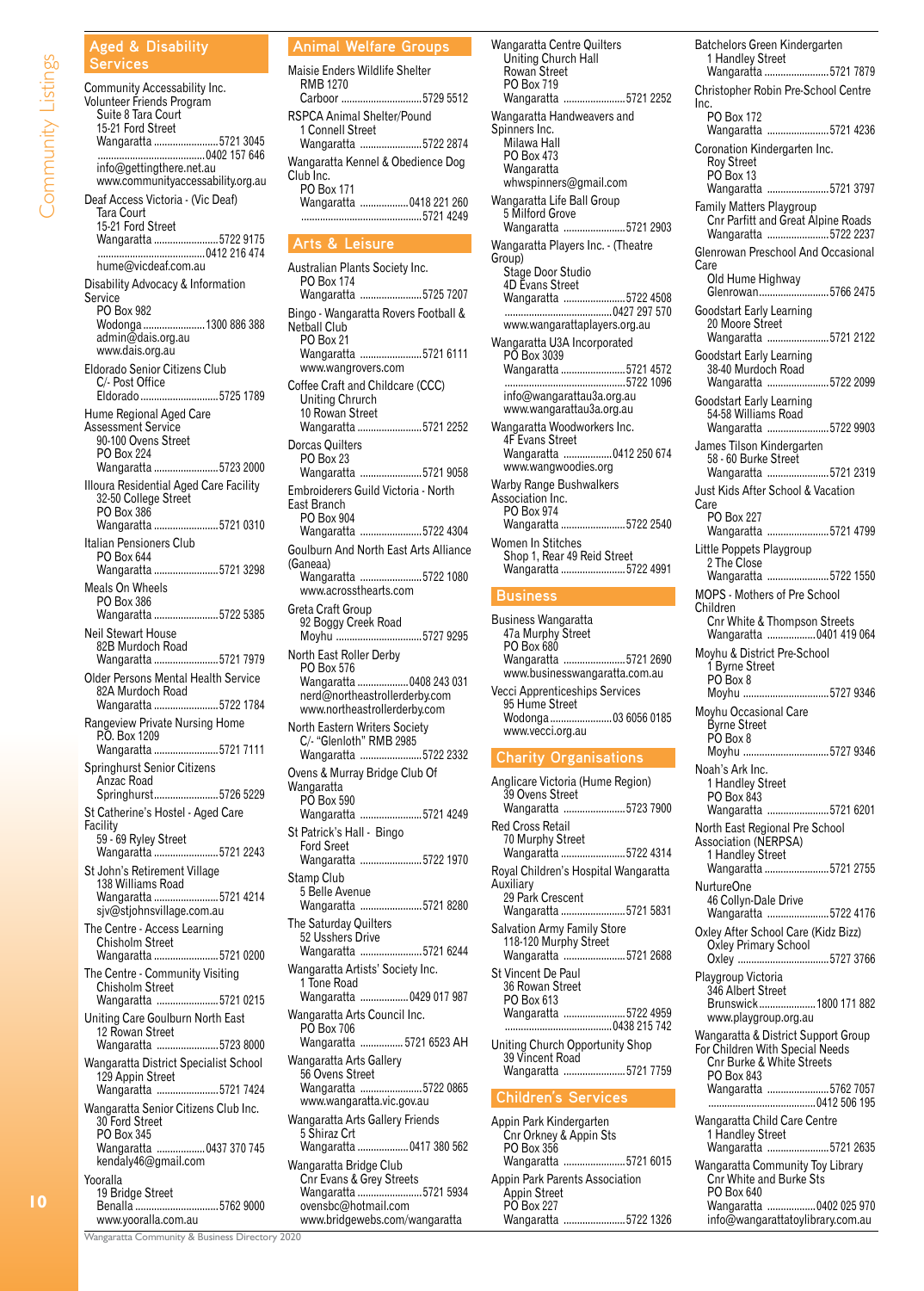Wangaratta Family Day Care 1 Handley Street<br>Wangaratta ......... ....................5721 7879 Wangaratta West Kindergarten Cnr Victory Parade & Orkney Street PO Box 271 Wangaratta .......................5721 6017 West End Playgroup Inc. PO Box 11 Wangaratta .......................5722 1752 Whitfield Community Child Care Centre Main Street<br>Whitfield..... Whitfield.............................5729 8049 Whorouly Playgroup Church Street C/- Post Office<br>Whorouly......... Whorouly............................5727 1476 Whorouly Pre-School Church Street C/- Post Office<br>Whorouly........ ....................5727 1383

## **Churches & Religion**

Apostolic Church (Freedom Ministries) 108 Greta Road PO Box 1073 Wangaratta .......................5721 8344 Bishop's Lodge Bishop John Parkes PO Box 457<br>Wangaratta .. Wangaratta ........................5721 3484 wang.anglican.org Church Of Jesus Christ Of Latter Day Saints 45 Garnet Avenue Wangaratta .......................5722 1112 Enjoy Church Cnr White & Thompson Streets PO Box 196<br>Wangaratta... ..................5722 1025 office@victorylife.org.au www.victorylife.org.au Greek Orthodox Church Of Our Lady Of The Myrtles Cnr Mather St & Murdoch Rd PO Box 326<br>Wangaratta... ...................5721 3552 Holy Trinity Cathedral 2 The Close Wangaratta .......................5721 3719 Lutheran Church 7 Orwell Street Wangaratta .......................5722 1931 Lutheran Op-Shop 7 Orwell Street Wangaratta .......................5721 4403 Our Lady's Catholic Church 92 Murdoch Road PO Box 204<br>Wangaratta... Wangaratta .......................5721 3826 Presbyterian Church Rowan Street Wangaratta .......................5721 6444 Salvation Army 13-17 Garnet Avenue Wangaratta .......................5722 1129 rosemary.massey@aus. salvationarmy.org St Jude's Anglican Church C/- Post Office Eldorado .............................5725 1404 St Michael's Anglican Church 42a Appin Street Wangaratta .......................5721 6692 St Patrick's Catholic Church 1 Ford Street Wangaratta .......................5722 1970 The Cathedral Choir 6 The Close .................5721 3719

Wangaratta Baptist Church Cnr Sisely Ave & Frank Hayes Drive Wangaratta ...................0458 153 784 Wangaratta Christian Fellowship Cnr Mason St & Tavern Terrace Wangaratta ........................5721 3786 Wangaratta Community Church Cnr Docker and Baker Streets PO Box 225<br>Wangaratta ...... Wangaratta ........................5726 9049 ......................................Fax 5721 6728 korot4@bigpond.com facebook//wangarattacommu Wangaratta Uniting Church 10 Rowan Street<br>Wangaratta ......... ..................5721 6555 Wesleyan Methodist Church .<br>Great Alpine Road<br>Wangaratta ............ Wangaratta .......................5721 9146 **Community Organisations** Alpine Valleys Community Leadership Program Wang Central 15 Ely St PO Box 937<br>Wangaratta ... .............0417 348 547 www.avclp.org.au Boorhaman CWA 559 Robinson Road Boorhaman North.............5726 8263 www.cwaofvic.asn.au Catholic Women's League PO Box 6<br>Beechworth... ..............5727 0224 mortonmunro@hotmail.com Eldorado Centennial Park Committee McGregor Street Eldorado .............................5725 1642 Eldorado Museum Association Inc. 136 Main Street Eldorado .............................5725 1542 hello@eldoradomuseum.com www.eldoradomuseum.com Eldorado Tourism Business Group C/- Post Office<br>Eldorado ............ ..................5725 1542 contact@eldorado.org.au Foster's Lake Committee Of Management C/- Post Office<br>Glenrowan....... ............0407 311 899 Friends Of The Hospital Auxiliary PO Box 386 Wangaratta .......................5722 5069 Glenrowan Improvers Group C/- Post Office<br>Glenrowan........ ..............0407 311 899 tiamaria53@yahoo.com.au Glenrowan Public Recreation Reserve 189 Glenrowan-Moyhu Road Glenrowan..........................5766 2216 Glenrowan Senior Citizens Multipurpose Centre Glenrowan..........................5722 2670 Historical Group - Moyhu & District Bartley Street PO Box 5<br>Moyhu .... Moyhu ................................5727 9464 neil.jarrott@bigpond.com King Valley Community Complex 6167 Whitfield-Mansfield Road Whitfield........................0432 677 181 ...................... Bookings 0407 853 043 deliaselene@gmail.com King Valley Community Grapevine C/- Post Office Ltd

Moyhu

King Valley Vignerons 4573 Whitfield Road King Valley....................0432 903 746 admin@kvv.com.au www.kvv.com.au Legacy - Wangaratta/Myrtleford/Bright PO Box 564<br>Wangaratta ... ................5721 9485 pcardwel@tpg.com.au Make-A-Wish Foundation PO Box 379<br>Wangaratta ........1800 032 260 www.makeawish.org.au Milawa & District Progress **Association** Fire Station<br>Milawa ........ ...................5727 3251 Milawa Gourmet Region Association PO Box 99<br>Milawa ......... ...................5727 3507 www.milawagoumet.com Milawa Recreation Reserve - Committee Of Management C/- Post Office<br>Milawa ............. ...............5722 2288 www.milawa.vic.au Moyhu Action Group PO Box 5<br>Moyhu ..... ...............5727 9464 www.moyhu.vic.au Moyhu Recreation Reserve Committee Of Management 60 Smith Street<br>Oxley................... ..........5727 3638 Murmungee Recreation Reserve Committee Of Management Inc. 170 Murmungee Road Murmungee .......................5728 2276 Murray Goulburn & NE Music Teachers **Group** 1944 Scobie Road Tongala...............................5859 6395 Myrrhee Recreation Reserve Committee Of Management 1337 Benalla-Whitfield Road Myrrhee .............................5729 7575 North East Multicultural Association 47B Reid Street PO Box 417<br>Wangaratta .... ...................5721 2090 nema@nema.org.au www.nema.org.au Northeast Health Wangaratta Volunteer Program PO Box 386<br>Wangaratta .... .................5722 5297 Oak FM 101.3 Community Radio 104 Murdoch Road PO Box 3054 LPO Yarrunga ...................5722 1569 oakfm1013@optusnet.com.au Open Door Neighbourhood House 61 Burke Street Wangaratta .......................5721 9175 OXFAM Australia PO Box 992<br>Wangaratta... ................5725 7207 Oxley Residents Association Inc. PÓ Box 219<br>Oxley ............. Oxley ..................................5727 3748 Pangerang Community House Inc. 38 Ovens Street Wangaratta .......................5721 3813 pangerang@swiftdsl.com.au Peechelba Bushlands Reserve **Committee** 26 Church Street Peechelba .........................5726 9363 Peechelba Water Supply Co-Operative 111 Everitt Road PO Box 921

Showcase Wangaratta 100 Murphy Street PO Box 179<br>Wangaratta ... ....................5727 6301 Springhurst Bush Telegraph 8 Silo Street Springhurst........................5726 5200 St John Ambulance Australia (Victoria) Inc. 170 Forster Road Mount Waverley ...........1300 360 455 www.stjohnvic.com.au Tarrawingee Community Group 1134 Great Alpine Road **Tarrawingee** Tarrawingee Recreation Reserve 1236 Great Alpine Road Tarrawingee ......................5725 1576 The Centre Chisholm Street Wangaratta .......................5721 0200 www.thecentre.vic.edu.au The Centre - CARN Chisholm Street Wangaratta .......................5721 0200 The Eldorado Star 104 Main Street<br>Eldorado ..........................5725 1789 The Peechelba District Community Development Group Inc. 111 Everitt Road PO Box 921<br>Peechelba... ...................5726 9349 The Situation Community Newspaper Wangaratta ...................0432 677 181 delia@thesituation.com.au www.thesituation.com.au Travellers Aid King George Memorial Gardens Cnr Templeton & Ovens Streets Wangaratta ...................0434 379 639 wangarattacoordinator@ travellersaid.org.au www.travellersaid.org.au Wangaratta & District Orchid Society Inc. 10 Smith Crescent Wangaratta .......................5722 3223 Wangaratta & Districts Vietnam Veterans PO Box 134 Wangaratta .......................5721 9485 Wangaratta Agriculture & Industrial Society (Wangaratta Show) Evans Street Wangaratta .......................5721 3280 Wangaratta Blind Auxiliary For Vision Australia 4 Chandler Street Wangaratta .......................5721 9244 Wangaratta Club Inc. 4 Victoria Parade PO Box 102..................... Wangaratta .............................................5721 3711 Wangaratta Community Gardens 5 Baker Street Wangaratta .......................5721 3222 val.gleeson@bigpond.com Wangaratta Concert Band 554 Taminick Gap Road South Wangaratta.............5766 2357 Wangaratta CWA Templeton Street Wangaratta .......................5766 2382 Wangaratta District Mens Shed Inc PO Box 387 Wangaratta ........................5722 4057 wangmensshed@hotmail.com

Wangaratta Community & Business Directory 2020

..................5726 9349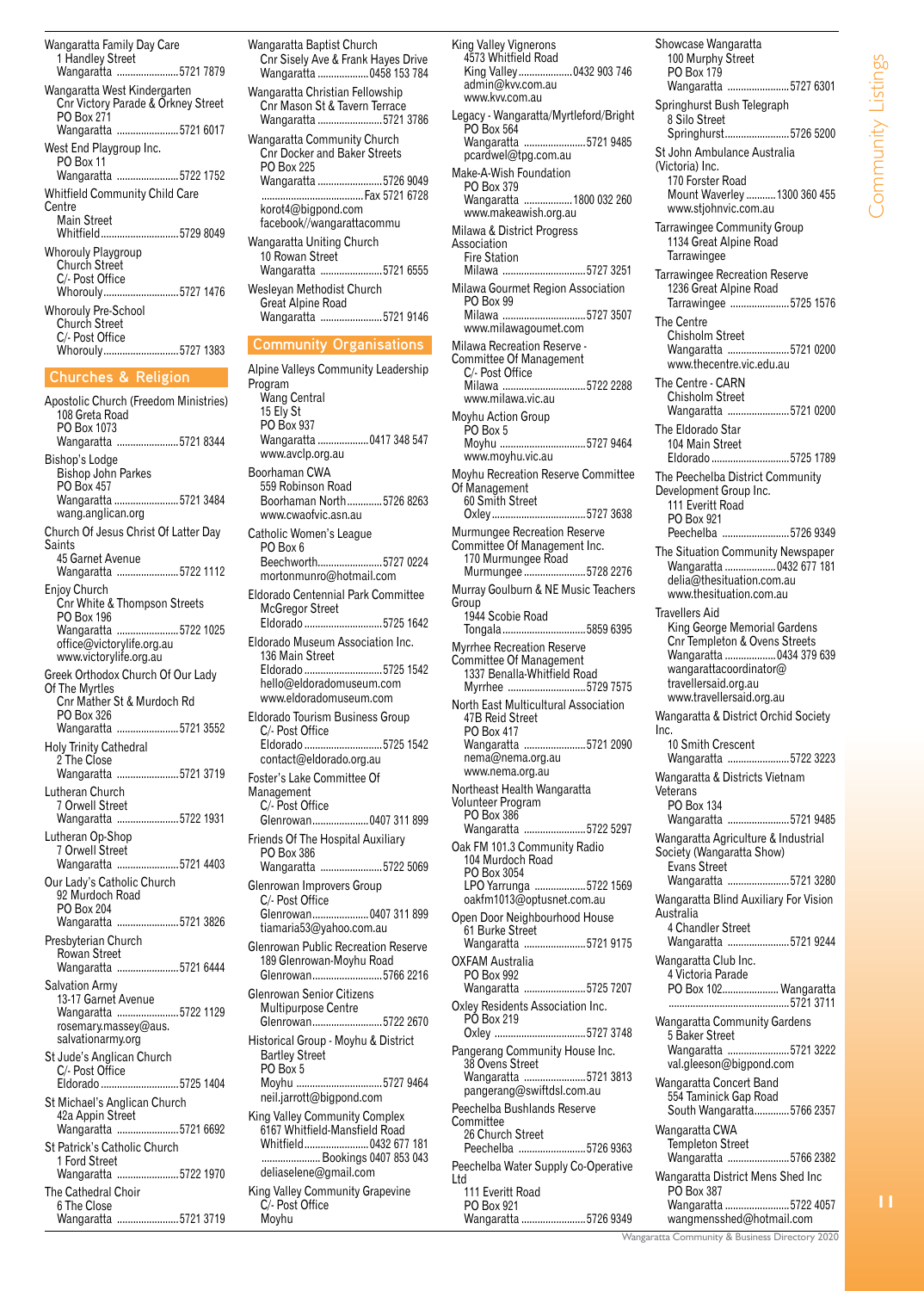**Community Organisations (cont.)** Wangaratta Family History Society Inc. 100-104 Murphy Street Wangaratta ........................5721 7553 info@wfhs.org.au wfhs.org.au Wangaratta Historical Society Inc. PO Box 812 Wangaratta ........................5721 7173 wanghistsoc@hotmail.com www.wanghistsoc.org.au Wangaratta Kennel & Obedience Dog Club Inc. PO Box 171 Wangaratta ..................0418 221 260 .............................................5721 4249 Wangaratta Toastmasters Club Victory Parade PO Box 1274................... Wangaratta ........................................0412 652 376 Wangaratta Woodworkers Inc. 4F Evans Street Wangaratta ..................0412 250 674 www.wangwoodies.org Warby Engine Club Inc. 428 Whitepost Road<br>Everton Everton................................5727 0250 Warby Range Neighbourhood Watch - WNG11 C/- Passchendaele Orchards Glenrowan..........................5766 2335 Whitfield Cemetery At Hyem 118 Gentle Annie Lane Whitfield.............................5729 8272 ........................................0427 298 278 Whitfield District Neighbourhood Watch -WNG3 Gentle Annie Lane Whitfield.............................5729 8272 ........................................0427 298 278 Whorouly Memorial Park Committee 1 Memorial Park Drive Whorouly............................5727 1478 Wrap With Love 11 Ovens Street Wangaratta ........................5721 4925 Yarrunga Community Action Group PO Box 342 Wangaratta ........................5721 2682

#### **Defence Service**

Army Reserve 4CSSB Wangaratta WO1 Lillis, Beersheba Barracks Sisely Ave Wangaratta .......................5721 2169

#### **Dental Health**

Northeast Health Wangaratta Public Dental Clinic Community Care Centre 4-12 Clarke Street Wangaratta ........................5722 5325

#### **Disability Services**

Community Accessability Inc. Volunteer Friends Program Suite 8 Tara Court 15-21 Ford Street Wangaratta ........................5721 3045 ........................................0402 157 646 info@gettingthere.net.au www.communityaccessability. org.au

## **Education Services**

| Apex/Merriwa Traffic School |  |
|-----------------------------|--|
| Ryan Avenue                 |  |
| PO Box 88                   |  |
| Wangaratta 5721 5967        |  |

Appin Park Primary School Appin Street PO Box 227 Wangaratta .......................5722 1326 www.appinparkps.vic.edu.au Bogong Outdoor Education Centre - Fifteen Mile Creek Campus 692 Benalla-Whitfield Road Greta South........................5766 6247 Borinya Wangaratta Community Parnership 30 College Street Wangaratta ........................5721 2174 Carraragarmungee Primary School 1005 Wangaratta - Eldorado Road Londrigan...........................5725 1531 Cathedral College 41 Ovens Street PO Box 1086 Wangaratta .......................5722 3304 www.cathedralcollege.vic.edu.au Edi Upper Primary School 832 Edi-Cheshunt Road Edi Upper ..........................5729 3560 Everton Primary School 2157 Great Alpine Road Everton ...............................5727 0222 Galen Catholic College College Street PO Box 630 Wangaratta .......................5721 6322 Glenrowan Primary School Beaconsfield Parade Glenrowan..........................5766 2221 Goulburn Ovens Institute Of TAFE PO Box 237 Wangaratta .......................5723 6111 www.gotafe.vic.edu.au Greta Valley Primary School 2376 Wangaratta-Kilferra Road Greta South........................5766 6344 King Valley Learning Exchange PO Box 36<br>Moyhu ....... ..........................5727 9349 Milawa Primary School 133 Milawa-Bobinawarrah Road Milawa ...............................5727 3243 Moyhu Primary School 2799 Whitfield Road<br>Movhu ...................... Moyhu ................................5727 9298 Myrrhee Primary School 1673 Benalla-Whitfield Road Moyhu ................................5729 7524 Our Lady's Primary School PO Box 486 Wangaratta .......................5721 3783 Oxley Primary School 1050 Wangaratta-Whitfield Road ............................5727 3312 Springhurst Primary School Anzac Road PO Box 21 Springhurst........................5726 5291 St Bernard's Primary School Williams Road Wangaratta .......................5721 4431 St Patrick's Primary School Ovens Street Wangaratta .......................5721 5795 The Centre - Adult Literacy And **Numeracy** Chisholm Street Wangaratta .......................5721 0200 www.thecentre.vic.edu.au The Centre - Drivers Education Program

| Wangaratta High School<br><b>Edwards Street</b><br>PO Box 235<br>Wangaratta 5723 0500     |
|-------------------------------------------------------------------------------------------|
| Wangaratta Primary School<br>Chisholm Street<br>PO Box 892<br>Wangaratta 5721 2658        |
| Wangaratta West Primary School<br>Phillipson Street<br>PO Box 169<br>Wangaratta 5721 3491 |
| <b>Whitfield &amp; District Primary School</b><br>C/- Post Office<br>Whitfield5729 8286   |
| <b>Whorouly Primary School</b><br>18 Church Street<br>Whorouly5727 1363                   |
| Yarrunga Primary School<br><b>White Street</b><br>PO Box 342<br>Wangaratta 5721 2682      |
| <b>Emergency Services</b>                                                                 |
| Anglicare Victoria (Hume Region)<br>39 Ovens Street                                       |

## **Employment**

The Apprenticeship Factory 68 Nunn Street **PO Box 584**<br>Benalla ........ Benalla ..........................1300 134 648 www.theapprenticeshipfactory. com.au

## **Environmental Groups**

Edi - Black Range Catchment Group 102 Whites Lane<br>Edi ........................ ........0409 167 390 sybwhite@y7mail.com Greta Valley Landcare Group PO Box 971 Wangaratta .......................5727 6114 Hodgson And Horseshoe Creeks Landcare Group ........................................0428 114 211 North East Catchment Management Authority 1B Footmark Court PO Box 616<br>Wodonga.... .............02 6043 7600 Wangaratta Freecycle Wangaratta ..................0403 988 552 www.Freecycle.org Wangaratta Garden Club Incorporated PO Box 626 Wangaratta .......................5726 9317

Wangaratta Urban Landcare Group PO Box 584 Wangaratta .......................5722 1096 northeast.landcarevic.net.au/ wangaratta-urban

#### **Equestrian**

| Beechworth/Murmungee Pony Club<br>Murmungee 5727 1483                                       |
|---------------------------------------------------------------------------------------------|
| Moyhu Pony Club<br>PO Box 349<br>Wangaratta 5727 9141                                       |
| Wangaratta Adult Horse Riding Club<br>PO Box 532<br>Wangaratta 5721 3417                    |
| Wangaratta Harness Racing Club Inc.<br>PO Box 539<br>Wangaratta  0413 180 423               |
| Wangaratta Pony Club<br>PO Box 401<br>Wangaratta 5721 6494<br>www.freewebs.com/wangponyclub |
| Wangaratta Turf Club Inc.<br>Racecourse Road<br>PO Box 364<br>Wangaratta 5722 1242          |

#### **Family History**

Wangaratta Family History Society Inc. 100-104 Murphy Street Wangaratta ........................5721 7553 info@wfhs.org.au wfhs.org.au

## **Halls & Venues**

Bobinawarrah Memorial Hall Cnr Docker-Carboor Road & Allans Lane Bobinawarrah ...................5727 3516 crbridgfoot@bigpond.com Boorhaman Hall 1544 Boorhaman Road Boorhaman .......................5726 9345 Boorhaman North Recreation Reserve Committee Of Management 6007 Murray Valley Highway Brimin............................02 6035 7231 Boorhaman Recreation Reserve 1544 Boorhaman Road Boorhaman .......................5726 9345 Bowmans - Murmungee Hall 154 Neary Lane Murmungee .......................5727 1327 Byawatha Recreation Reserve Committee Of Management 53 Old Coach Road Byawatha ..........................5725 1653 Carboor Soldiers Memorial Hall & Reserve Committee PO Box 817 Carboor ..............................5761 4218 michael.hedderman@activ8.net.au Cheshunt Hall & Recreation Reserve PO Box 58<br>Cheshunt... ...................5729 8226 CWA Hall Templeton Street Wangaratta .......................5721 4427 DSE Everton Public Park Reserve RMB 6520 Wangaratta .......................5727 0250 DSE Everton Upper Community Purposes Reserve 'Highfield' Everton Upper....................5727 0250 DSE Hansonville Recreation Reserve RMB 1320 Hansonville........................5727 6342

Wangaratta Community & Business Directory 2020

Chisholm Street

Wangaratta .......................5721 0200 www.thecentre.vic.edu.au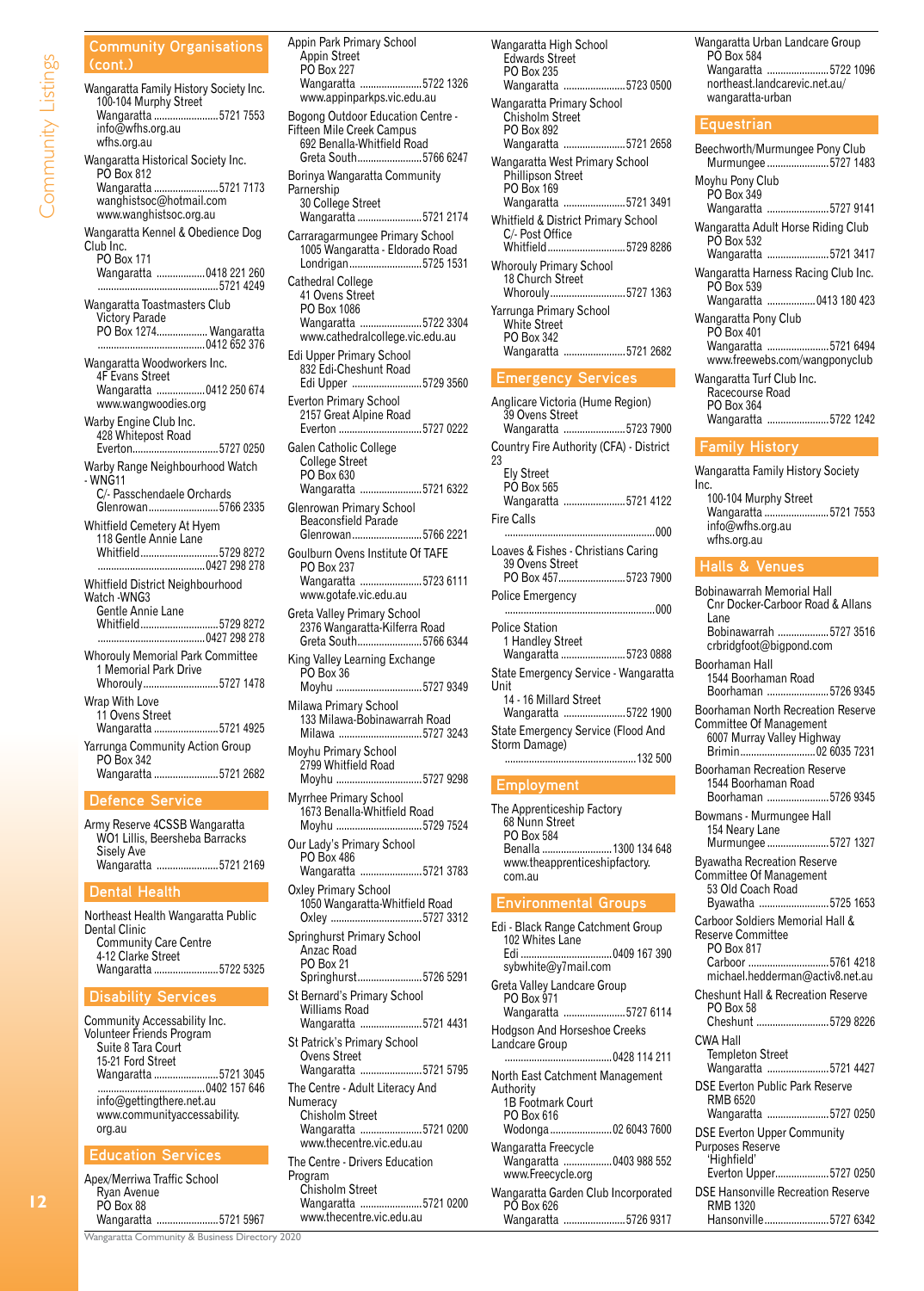Edi Hall And Recreation Reserve Special Committee 1040 Edi-Cheshunt Road Edi Upper ..........................5729 3632 Edi Upper Hall 453 Black Range Creek Road Edi Upper ..........................5729 3589 Eldorado Memorial Hall 16 Main Street<br>Eldorado ............ ....................5725 1728 Everton Hall & Sporting Complex Great Alpine Road Everton................................5727 0375 ..... Bookings 5727 0396 Glenrowan & District Soldiers Memorial Hall 189 Glenrowan-Moyhu Road Glenrowan..........................5766 2216 Glenrowan Multi Purpose Centre 41 Black Boy Lane<br>Glenrowan............... ...................5766 2211 Greta / Hansonville Hall 279 Thrums Road Greta West..........................5727 6256 Milawa Hall C/- Post Office Milawa ...............................5727 3247 Moyhu Soliders Memorial Hall PO Box 5<br>Moyhu ....... ... Bookings 5727 9509 ......Secretary 5727 9464 Myrrhee Hall 1008 Boggy Creek Road Myrrhee ................................5729 7697 North Wangaratta Recreation Reserve Committee Of Management PO Box 335 Wangaratta ..................0419 847 732 Old Murmungee Hall 151 Lee-Morrison Road Murmungee .......................5728 1720 Oxley Recreation Reserve Committee Of Management (DSE) 55 Smith Street<br>Oxley.................... Oxley...................................5727 3530 Oxley Shire Hall Oxley...................................5727 3389 ........................................0437 243 583 Springhurst Recreation And Community Hall 498 Development Road Springhurst........................5726 5320 Tarrawingee Hall/Committee 131 River Road Tarrawingee .......................5725 1631 Whorouly Public Library Hall 8 Back Road Whorouly............................5727 1241 **Health & Counselling Services**

Al-Anon Family Group 38 Ovens Street Wangaratta ..................0427 223 929 Australian Breastfeeding Association 125 Vincent Road Wangaratta .......................5722 1184 Billings L.I.F.E. PO Box 6<br>Beechworth.... ................5727 0224 mortonmunro@hotmail.com Breast Care Nurse & Support Services PO Box 386<br>Wangaratta ... .................5722 5111 Cancer Council Victoria - Wangaratta Volunteer Group 21 Billabong Drive Wangaratta ............................131 120 .............................................5721 5737 www.cancervic.org.au

Caring For Carers Of The Mentally Ill 35 O'Leary Street<br>Wangaratta .......... .................5721 3069 Centacare Counselling Services Wodonga ......................02 6056 1861 wodonga@centacare-sandhurst. org.au Centre Against Violence PO Box 438 Wangaratta ........................5722 2203 Gambler's Help Counselling Service 155 High Street ..............1800 657 573 Heart Support Australia Wangaratta Branch 23 Woods Road Yarrawonga ........................5744 1512 alcrofts@tpg.com.au Meniere's Support Group Of Victoria Inc. 1254 Nepean Highway & Cobb Road Mt Eliza..........................03 9775 2972 www.menieres.org.au Northeast Border Mental Health Service at Northeast Health Wangartta - Kerferd Unit PO Box 386 Wangaratta .......................5722 5430 Northeast Border Mental Health Service at Northeast Health Wangartta - Margaret Boyd Centre PO Box 386 Wangaratta .......................5722 5347 Northeast Health Wangaratta - Medical Imaging PO Box 386<br>Wangaratta .. .................5722 5018 Northeast Health Wangaratta (Incorporating Wangaratta & District Base Hospital) 35-47 Green Street PO Box 386<br>Wangaratta.. Wangaratta .......................5722 5111 nhw.hume.org.au Northeast Health Wangaratta Allied Health & Community Based Nursing & Support Services PO Box 386<br>Wangaratta ... .....................5722 5239 Northeast Health Wangaratta Palliative Care PO Box 386 Wangaratta .......................5722 5184 Northeast Health Wangaratta Public Dental Clinic Community Care Centre 4-12 Clarke Street<br>Wangaratta ............ ..................5722 5325 Odyssey House Victoria 62 Docker Street Wangaratta ........................5721 9178 www.odyssey.org.au Ovens & King Community Health **Service** 90-100 Ovens Street Wangaratta .......................5723 2000 humehealth.com.au/ ovensandkingchs/ Parents Support Group 20 Fly Street PO Box 389 Wangaratta .......................5723 4000 Parkinsons Support Group - Community Rehabilitation Centre PO Box 386<br>Wangaratta... ....................5722 0388 Planned Activity Group - Max Parkinson Lodge Wangaratta 8 Sadler Street Wangaratta .......................5722 0870

.............................................5722 0714

Planned Activity Group - Moyhu Returned Soldiers Hall Bartley Street<br>Moyhu ............ ..............5727 9302 Pregnancy Support Group Albury Wodonga 14 Havelock Street Wodonga ......................02 6024 6775 mortonmunro@hotmail.com Specialised Naturopathic Services 10 Chisholm Street PO Box 593<br>Wangaratta... ..............5721 5886 Upper Murray Family Care Inc. 36-38 Mackay Street PO Box 389<br>Wangaratta... Wangaratta .......................5723 4000 Wangaratta Autism Resources Training & Support Inc. (WARTS) PO Box 747 ..................5721 9814 ........................................0418 300 421 Wangaratta Infant And Neonatal Grief Support (WINGS) 14 Handley Street<br>Wangaratta ......................5721 7583 Wangaratta .... Women's Health Goulburn North East 57 Rowan Street PO Box 853<br>Wangaratta... ..................5722 3009 www.whealth.com.au **Housing & Tenancy** Consumer Affairs Victoria 62-68 Ovens Street Wangaratta .................1300 55 81 81 www.consumer.vic.gov.au Rural Housing Network Ltd 40-42 Rowan Street Wangaratta .......................5722 8000 www.ruralhousing.com.au **Legal Services** Corrections Victoria - Community Correctional Services 90 Ovens Street PO Box 254 Wangaratta .......................5723 0300 Court House PO Box 504 Wangaratta .......................5721 5066 Family Court Of Australia 1st Floor 463-467 Kiewa Street Albury ............................02 6021 8944 www.familycourt.gov.au Hume Riverina Community Legal Service 5/91 Hume Street Wodonga ......................1800 918 377 ........................................02 6057 5000 cls@umfc.com.au www.communitylaw.org.au/ alburywodonga North East Group - Royal Victorian Association Of Honorary Justices 363 Boralma-Tarrawingee Road Londrigan...........................5725 1731 www.rvahj.org.au **Motor Vehicle Clubs** North Eastern Car Club Nolans Road<br>Wangaratta.... ..............5725 1765 Veteran Vintage & Classic Vehicle Club Of Wangaratta Inc.<br>Wangaratta ..................... ..............5721 6505 Wangaratta 4X4 Club PO Box 494<br>Wangaratta ... ........5752 1292

Wangaratta Early Holden Car Club Inc. Wangaratta ........................5722 2760 Wangaratta Motor Sports Club Inc. Sth Wang Recreation Reserve PO Box 367<br>Wangaratta ..... ..............0427 308 976 johnpatton17@hotmail.com Wangaratta Rod And Custom Club Inc. Myrtleford Road Tarrawingee .......................5721 7452 **Music & Dance** Alpine Contemporary Belly Dance Academy 41 White Street<br>Wangaratta ....... ...............5752 2955 Buckles N' Lace Bootscooters PO Box 253<br>Benalla .......... ...........0437 329 698 City Of Wangaratta Pipe Band PO BOX 140<br>Wangaratta ...... Wangaratta .......................5753 5321 Murray Goulburn & NE Music Teachers Group 1944 Scobie Road Tongala...............................5859 6395 Musikids PO Box 61 Corowa ..........................02 6021 7777 ......................www.musikids.com.au North East Balmoral Highland Dancing Society Inc. Open Door Neighbourhood House Wangaratta ........................5728 1146 North Eastern Dance Club Inc. Glenrowan Community Hall Glenrowan..........................5721 3253 Old Time & Favourites Dance Group 8 Maxwell Street Wangaratta .......................5721 8790 Ostinato Wangaratta's Community Choir PO Box 415 Wangaratta www.ostinato.com.au Sing Australia Wangaratta 4 Noonan Street Wangaratta .......................5721 3915 Springhurst Old Time Dance Group Inc. 140 Jones Swamp Road Rutherglen ....................02 6035 7260 Wangaratta Cathedral Choir 2 The Close Wangaratta ..................0407 681 978 Wangaratta Choristers Inc. PO Box 577 Wangaratta ..................0422 036 502 Wangaratta Concert Band Inc. 554 Taminick Gap Road Taminick ...........................5766 2357 ........................................0428 662 357 Wangaratta Country Music Club Cnr Ford & Ovens Streets PO Box 673 Wangaratta .......................5721 8117 Wangaratta Festival Of Dance PO Box 966<br>Wangaratta ... .................5721 3104 Wangaratta Festival Of Jazz & Blues Wangaratta ........................5722 1666 Wangaratta Ukulele Band (Wang Ukes)<br>Wangaratta ...... ...............0400 863 334

Community Listings

Community Listings

**13**

Wangaratta Community & Business Directory 2020

........................................0411 486 162

www.wangaratta4x4club.org.au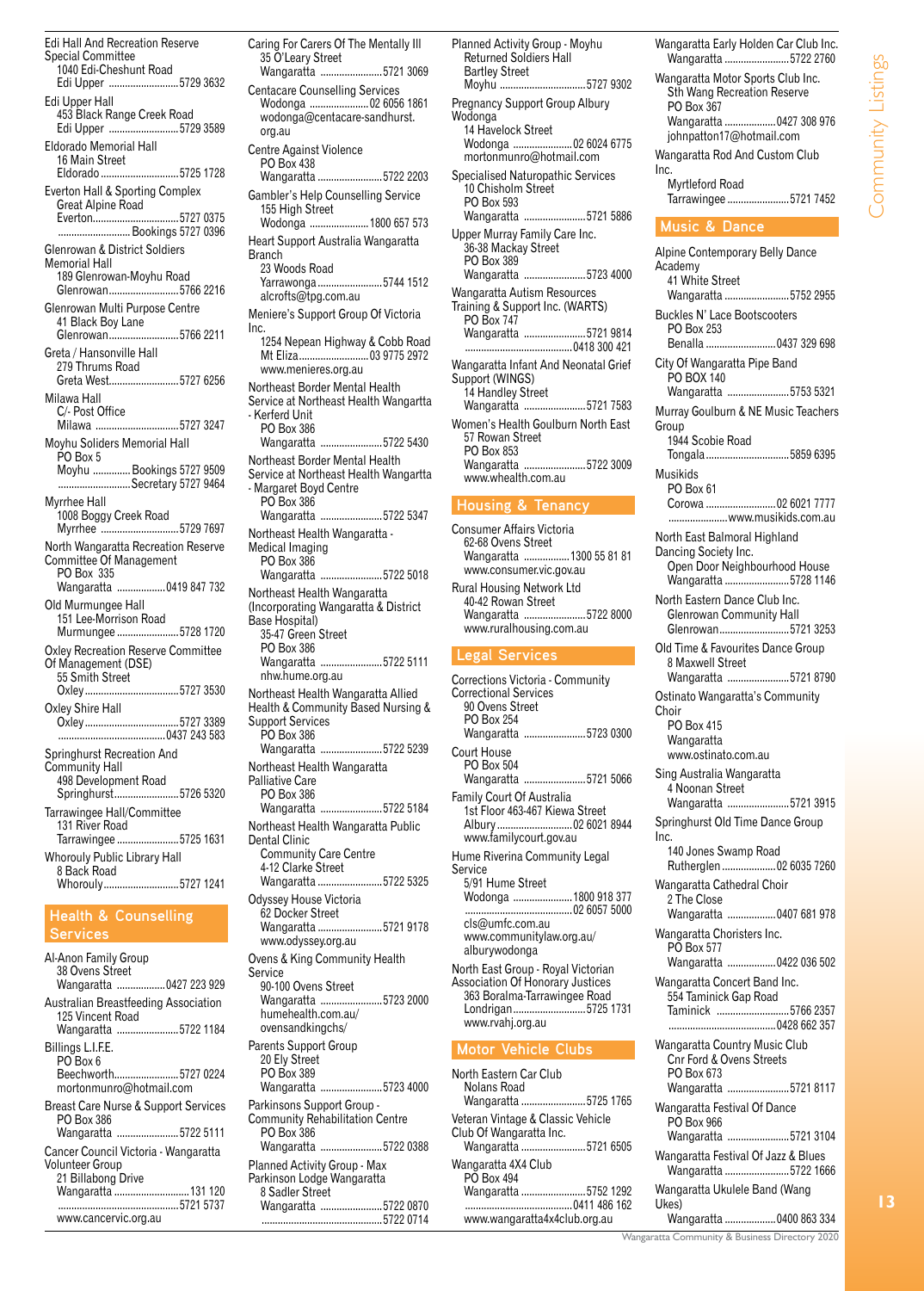## **Neighbourhood Watch**

| Groups                                                                                                                                     |
|--------------------------------------------------------------------------------------------------------------------------------------------|
| Greta Valley Neighbourhood Watch<br>WNG4                                                                                                   |
| Hansonville5727 6324                                                                                                                       |
| Tarrawingee Neighbourhood Watch<br>- WNG <sub>2</sub><br><b>Clear Creek Road</b><br>Eldorado 5725 1727                                     |
| Wangraratta 6/12 Neighbourhood<br>Watch<br>770 Warby Range Road<br>South Wangaratta 5725 7201                                              |
| Wareena-Wangaratta West<br>Neighbourhood Watch Wng7/9<br>Wangaratta 5721 3241                                                              |
| Whorouly Neighbourhood Watch -<br><b>WNG10</b><br>2/23 Church Street<br>Whorouly5727 1294                                                  |
| <b>Political Representatives</b>                                                                                                           |
| Helen Haines MP - Independent<br>Federal Member For Indi<br>117 Murphy Street<br>Wangaratta 5721 7077<br>Hon Wendy Lovell MLC - Member For |
|                                                                                                                                            |
| North Eastern Region<br>138 Welsford Street<br>Shepparton 5831 6944                                                                        |
| <b>Isabel Dunstan - National Party</b><br>(Ladies)<br>453 Wangaratta-Yarrawonga Road<br>Wangandary 5721 3449                               |
| Jill Huon - Australian Labor Party<br>8 Medowra Avenue<br>Wangaratta 5721 4673                                                             |
| Richard Marsh - National Party -<br>Wangaratta<br>770 Warby Range Road<br>South Wangaratta 5725 7201                                       |
| Tim McCurdy - Member For Murray<br>Valley<br>15 Murphy Street<br>Wangaratta 5721 6155                                                      |
| <b>Probus Clubs</b>                                                                                                                        |

| Combined Probus Club Of Wangaratta<br>Inc.                                            |
|---------------------------------------------------------------------------------------|
| PO Box 1057<br>Wangaratta 5726 9385                                                   |
| Probus Club Of Appin Park<br>PO Box 550<br>Wangaratta 5721 4097                       |
| Probus Club Wangaratta Central<br>Combined Inc.<br>PO Box 103<br>Wangaratta 5721 5258 |
| Wangaratta Ladies Probus Club Inc.<br>PO Box 876<br>Wangaratta 5721 9511              |
| Wangaratta Merriwa Ladies Probus<br>Club Inc.<br>PO Box 965<br>Wangaratta 5722 2176   |
| Wangaratta Probus Club Inc.<br>PO Box 864<br>Wangaratta 5722 9222                     |
| Wangaratta West Combined Probus<br>Club Inc.<br>PO Box 1185<br>Wangaratta 5725 1513   |
| <b>Scout &amp; Guide Groups</b>                                                       |
| $101$ Vermine of $0.21$ $0.21$                                                        |

1St Yarrunga Scout Group 7 Vincent Road Wangaratta ..................0427 240 201 www.vicscouts.com.au

Wangaratta .......................5722 2001 Wangaratta Girl Guides 70 Ryan Avenue Wangaratta ..................1300 447 548 reception@guidesvic.org.au www.guidesvic.org.au **Service Clubs** Business And Professional Women's Association PO Box 317 Wangaratta .......................5725 1520 Da Vinci Social Club Inc. 55 Pyles Lane PO Box 373 Wangaratta .......................5721 2473 Inner Wheel Club Of Wangaratta Inc. PO Box 862 Wangaratta .......................5721 2252 Moyhu Lions Club PO Box 5<br>Moyhu ..... ......................5727 9464 Rotary Club Of Appin Park PO Box 309 Wangaratta ........................5721 7611 Rotary Club Of Milawa Oxley PO Box 574<br>Wangaratta.. .............0408 597 451 Rotary Club Of Wangaratta PO Box 175 Wangaratta ...................0412 824 276 Sir Dallas Brooks Daylight Lodge No. 888 34 Ovens Street PO Box 781 Wangaratta .......................5766 2137 Wangaratta & District CWA PO Box 1229 Wangaratta .......................5766 2382 Wangaratta Lions Club PO Box 24 Wangaratta .......................5722 9907 Wangaratta Lodge Of St John No 66 10 Kensington Drive Killawarra...........................5726 9274 ........................................0427 269 274 Wangaratta RSL Club Sub Branch Victoria Parade PO Box 134 Wangaratta .......................5721 2501 .............................................5721 7172 Wangaratta Swap Meet (Wangaratta Lions Club) PO Box 24 Wangaratta ..................0424 114 888 Whitfield RSL Sub Branch 491 Upper King River Road Cheshunt ...........................5729 8344 Whorouly - CWA 80 Carboor - Whorouly Road Whorouly............................57271 281 Zonta 10 Warby Street PO Box 749 Wangaratta .......................5721 7830 www.zonta.org **Shooting Clubs** Small Bore Rifle Club College Street Wangaratta .......................5722 2047 ...5760 3295 Springhurst Recycled Teenagers -

3rd/4th Wangaratta Scout Group College Street

Wangaratta Target Rifle Club Inc. 1 Rifle Range Road Glenrowan.....................02 6033 0224

## **Sport - Athletics**

| Wangaratta Harriers Athletics Club |  |
|------------------------------------|--|
| Inc.                               |  |
| C/-10 Alma Avenue                  |  |
| Wangaratta 5721 2242               |  |
| Wangaratta Little Athletics        |  |
| Wangaratta                         |  |
| wangaratta@lavic.com.au            |  |

## **Sport - Badminton**

Wangaratta & District - Badminton Association Inc. 10 Langtree Ave Wangaratta .......................5721 3812

## **Sport - Baseball/Softball Clubs**

Wangaratta Baseball/Softball Sports Club<sup>-</sup> PO Box 591 Wangaratta .......................5721 3315

## **Sport - Basketball Clubs**

| Gotsims Basketball Club<br>200 Shanley Street<br>Wangaratta |                                    |
|-------------------------------------------------------------|------------------------------------|
| Hustlers Basketball Club<br><b>PO Box 949</b>               |                                    |
|                                                             | Wangaratta 5721 8749               |
| Lakers Basketball Club Inc.<br>PO Box 689                   |                                    |
|                                                             | Wangaratta 5721 8543               |
| PO Box 391                                                  | Wangaratta Basketball Incorporated |
|                                                             | Wangaratta 5721 3615               |

## **Sport - Bowling Clubs**

| Glenrowan Indoor Carpet Bowls<br>Glenrowan5766 2467                                |
|------------------------------------------------------------------------------------|
| Moyhu Bowling Club<br>3 Byrne Street<br>Moyhu 5727 9414                            |
| Ovens Bowling Club<br>4 Victoria Parade<br>Wangaratta 5721 3711                    |
| Wangaratta Bowls Club Inc.<br>20 Park Lane<br>Wangaratta 5721 3744 (Clubhouse)     |
| Wangaratta Indoor Carpet Bowls Club<br>11 Montgomery Court<br>Wangaratta 5722 4365 |
| Wareena Park Bowls Club<br>16 Swan Street<br>PO Box 265<br>Wangaratta 5721 7576    |

## **Sport - Cricket Clubs**

| Greta Cricket Club<br>448 Reserve Road<br>Hansonville 5766 6370                              |
|----------------------------------------------------------------------------------------------|
| Milawa Cricket Club<br>1718 Glenrowan-Myrtleford Road<br>C/- Post Office<br>Milawa 5727 3512 |
| Movhu Cricket Club<br>22 Bartley Street<br>Moyhu 5727 9409                                   |
| Rovers - United Cricket Club Inc.<br>PO Box 62<br>Wangaratta 5721 9178                       |
| rucc.viccricket.asn.au                                                                       |

Wangaratta & District Cricket Association PO Box 702 Wangaratta .......................5721 4532 wangaratta.asn.cricketvictoria. com.au Wangaratta City Colts Cricket Club 2 Melba Street Wangaratta .......................5721 4520 ........................................0422 125 055

Wangaratta Magpies Cricket Club Wangaratta ......................0437 733 636 Whorouly Cricket Club

279 Whorouly River Road Whorouly............................5727 1389

## **Sport - Croquet Clubs**

Wangaratta Croquet Club Inc. PÕ Box 929<br>Wangaratta... ................5722 4449

## **Sport - Cycling Clubs**

Wangaratta Bicycle Users Group (BUGS) PO Box 858 Wangaratta .......................5726 5365 Wangaratta Cycling Club Inc. PO Box 405 Wangaratta ......................5828 33150

## **Sport - Fishing Clubs**

| King River & District Fishing Club Inc.<br>69 O'Briens Lane<br>Greta West 0428 276 251                   |  |
|----------------------------------------------------------------------------------------------------------|--|
| Wangaratta & District - Sports Fishing<br>Club Inc.<br>Swan Street<br>PO Box 323<br>Wangaratta 5722 9150 |  |
| Wangaratta Fly Fishing Club<br>PO Box 688<br>Wangaratta 5762 4298                                        |  |

## **Sport - Football/Netball Clubs**

| AFL North East Border Umpires<br>PO Box 1132                                                           |
|--------------------------------------------------------------------------------------------------------|
| Wangaratta 5722 1993                                                                                   |
| Glenrowan Football Club<br>3 Ashmore Street<br>Wangaratta  0428 170 664                                |
| Greta Football Club<br>PO Box 1999<br>Wangaratta  0414 086 588                                         |
| King Valley Football Club<br>c/o Whitfield Post Office<br>Whitfield0427 554 234                        |
| Milawa Football Club<br>Milawa Recreation Reserve<br>Snow Road<br><b>PO Box 33</b><br>Milawa 5727 3512 |
| Moyhu Football & Netball Club<br>PO Box 635<br>Wangaratta 5727 3555                                    |
| North Wangaratta Football Club<br>PO Box 335<br>Wangaratta 0412 964 846                                |
| Ovens & King Football Netball League<br>PO Box 1132<br>Wangaratta 5722 1993                            |
| Tarrawingee Football League<br>PO Box 1127<br>Wangaratta 5725 1722                                     |
| Wangaratta and District Junior<br>Football League<br>PO Box 1132                                       |
| Wangaratta 5722 1993                                                                                   |

Wangaratta Community & Business Directory 2020

**Linedancers** 214 Anzac Road

Detour Road

Springhurst........................5726 5294 Wangaratta Clay Target Club Inc.

Wangaratta ........................5726 9186

 $\overline{14}$